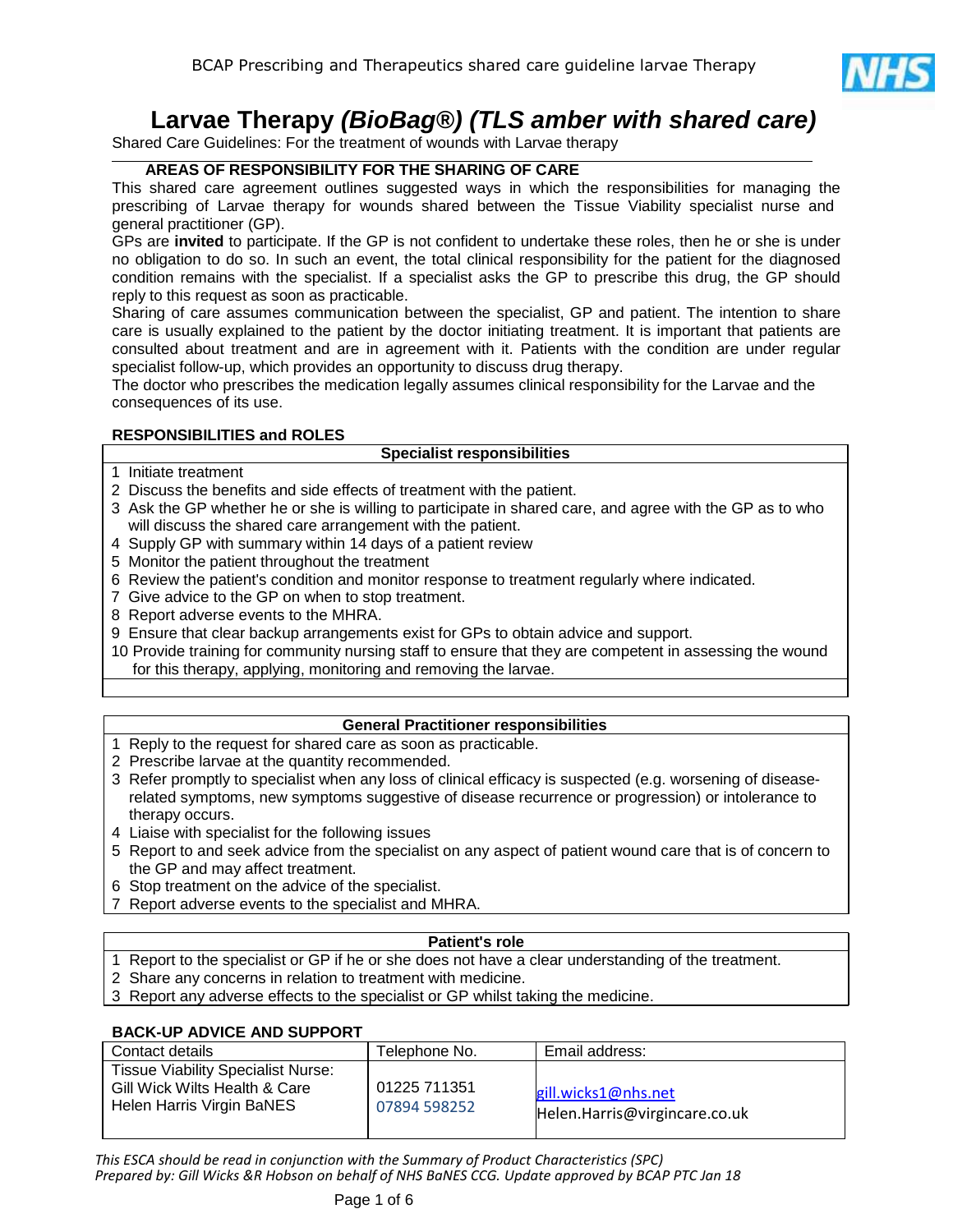

# **SUPPORTING INFORMATION**

**Summary of condition and licensed indications.**

The medicine is indicated for:

· **Debridement of devitalized tissues i.e. slough or necrosis**

#### **Treatment Aims (Therapeutic plan)**

Larvae therapy involves the use of live, sterile larvae that actively cleanse and debride a wound containing devitalized tissue. The larvae are used in a bag, the product being called "BioBag". So locally, we no longer use "free range" larvae.

This is effective in debriding a wound bed usually within 3-5 days. More than one treatment may be required depending on the extent of the devitalized tissue. The treatment / therapy can be carried out in the patient's own home or in a care setting; this will depend on the site of the wound.

The larvae therapy can be applied by a specialist tissue viability nurse or by a community nurse who has undergone the appropriate training. The larvae produce enzymes which dissolve the devitalized tissue which is then ingested by the larvae (see appendix 2).

This treatment can carry out debridement quickly and efficiently, it can achieve equivalent debridement in 3-5 days compared to 4-6 weeks of using a hydrogel or other conventionally dressings. **Therefore the nursing visits are reduced and the patients' ultimate healing times are quicker.** There is evidence that infection can be resolved by using larvae therapy particularly as the devitalised tissue, which a growth medium for bacteria, is removed.

The care over the 3-5 days of treatment would be carried out by the community nursing team in a shared care arrangement to offer the patient support and secondary dressing change.

#### **Treatment Schedule (including dosage and administration)**

The sizes of the larvae Biobags are: 2.5x4cm; 4x5cm; 5x6cm; 6x12cm; 10x10cm

Further information can be found via this link for appendix 1: [\(http://biomonde.com/en/hcp/product/biobag\)](http://biomonde.com/en/hcp/product/biobag).

#### **Contra-indications and precautions for use**

**Contra-indications:** Patients on Warfarin Patients with malignant wounds Blind ended sinus Fistula Dry necrotic Wounds that contain major blood vessels Wounds that connect to any internal organs

#### **Side-effects**

On rare occasions the use of larvae has caused the wound to bleed. For this reason it is recommended that the dressing is inspected daily. If bleeding has occurred the larvae should be removed and the wound re-assessed.

Although some patients have stated that the use of larvae causes a reduction in wound pain, others have reported an increase in pain following their application. This seems to occur most commonly in patients who have wounds associated with ischaemia.

#### **Monitoring**

| Parameter                    | Frequency of monitoring                                    | Action (adjustment and referral                                                    |
|------------------------------|------------------------------------------------------------|------------------------------------------------------------------------------------|
|                              |                                                            | back to hospital)                                                                  |
| Change of secondary dressing | Daily                                                      |                                                                                    |
| If bleeding occurs           | Patients advised to contact HCP<br>in the event of a bleed | The HCP will remove larvae and<br>stem bleeding with a haemostat<br>i.e. Kaltostat |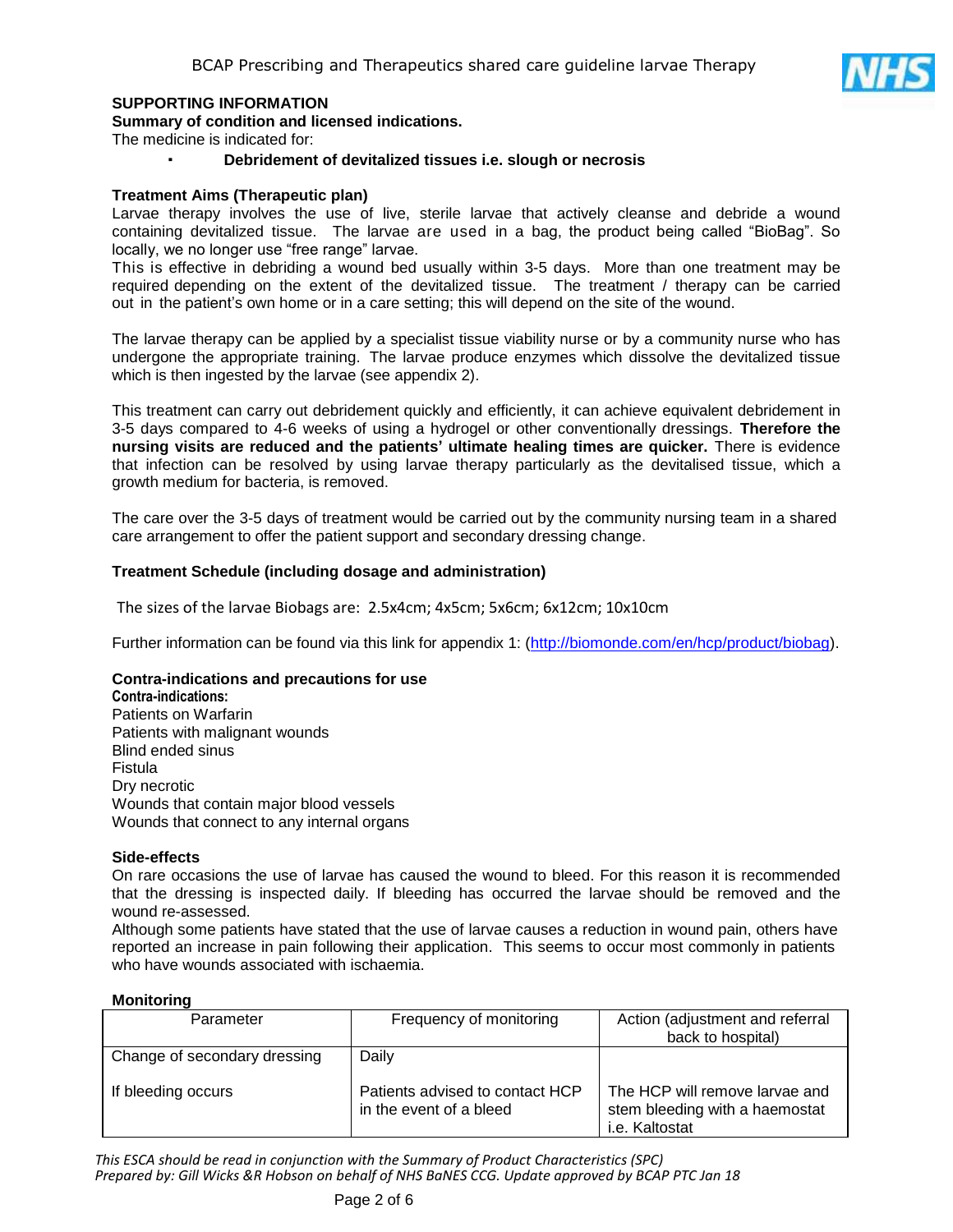# **Drug Interactions**

Nil

#### **Cost**

The sizes of the Biobags are: 2.5x4cm; 4x5cm; 5x6cm; 6x12cm; 10x10cm The price for these sizes is as follows: £204.09; £234.78; £255.24; £285.93; £306.39 (see link for appendix 1 [http://biomonde.com/en/hcp/product/biobag\)](http://biomonde.com/en/hcp/product/biobag).

Ordering from Biomonde via FP10: BioMonde Ltd. Units 2–4 Dunraven Business Park Coychurch Road **Bridgend** CF31 3BG United Kingdom Telephone: +44 (0) 845 230 1810 Email: enquiries@biomonde.com

# **References**

1 Thomas S., Jones M, Shutler S, and Jones S (1996) Using larvae in modern wound management. *Journal of Wound Care* **5:**(2) 60-69 2Graham, K (1997) The role of maggots in plastic surgery*. Paper presented to 2nd World Conference on Biosurgery*, Porthcawl 3 Sherman RA, Wyle F, Vulpe M (1995) Maggot therapy for treating pressure ulcers in spinal cord injury patients. *Journal of Spinal Cord Medicine* **18 :**(2) 71-74.

4 Edwards J (1997) Larval therapy in burns*. Paper presented to 2nd World Conference on Biosurgery*, Porthcawl

#### **Date of review**

Decemeber 2019

# **Document details**

Date originally prepared: 12.02.2009 By Gill Wicks. Updated December 2017 by R Hobson & G Wicks. Document identification: GWTVLarvae Expected date for review: 12.2019

**Appendix 1:** See link:<http://biomonde.com/en/hcp/product/biobag>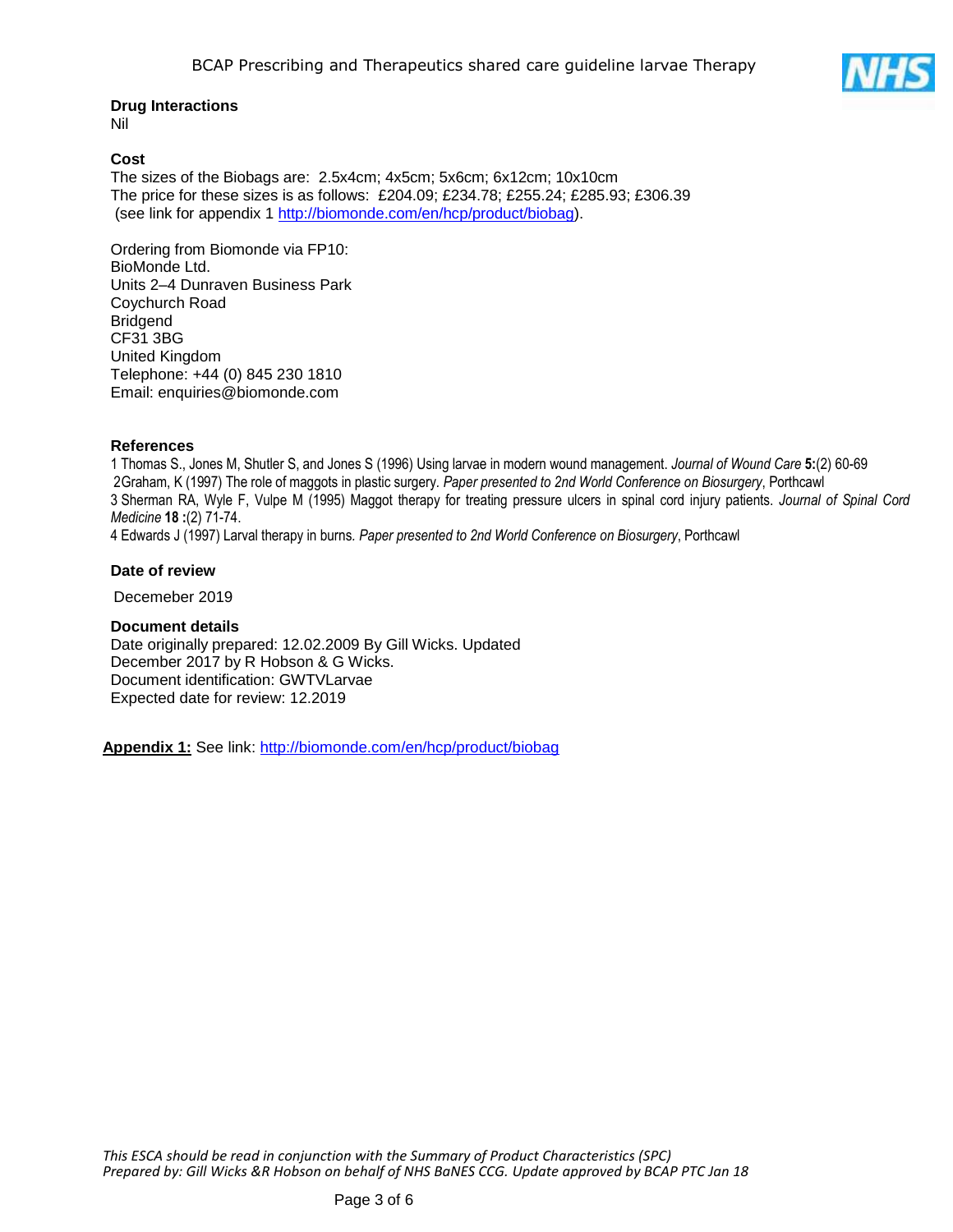

#### Appendix 2

#### **Wiltshire Health & Care Tissue Viability Guidelines for Use of Larvae Therapy in Wound Management**

#### **Sterile Larvae (Maggots**)

Larvae therapy (also known as maggot therapy or Bio-therapy) has been used for many years, as long ago as the First World War, to debride wounds. This treatment has had a revival since the 1990's due to antibiotic resistance and the potential problems associated with surgical debridement.

#### **Mode of Action**

Sterile larvae (maggots) supplied for use in wound management are those of the common greenbottle, *Lucilia sericata*. When applied to the wound they are only about 2-3 mm long, but once in place they produce powerful proteolytic enzymes that degrade and liquefy necrotic tissue which they ingest as a source of nutrient. Healthy tissue is not affected by the maggots although their enzymes can cause excoriation or maceration. In sufficient numbers, maggots are able to eliminate a wide range of wound infections, including MRSA, due to the antimicrobial nature of their secretions and their ability to ingest and destroy bacteria as they pass through their gut. Maggots can help reduce wound malodour and there is evidence to suggest that their secretions stimulate the development of fibroblast cells.

#### **Use of larvae Therapy**

**i** A full wound assessment must be completed and the choice of debridement method must be documented; **ii** the patient must be fully informed of the choices for debridement and must give informed consent to treatment; **iii** the nurse applying the larvae therapy must have attended a study day and be able to safely apply the therapy;

**iv** wounds suitable for larvae therapy:

- infected wounds
- wet sloughy or necrotic wounds
- all wounds types **except** for:
- dry necrotic wounds
- malignant wounds
- fistulae or blind sinus
- next to a natural orifice (except in a BioBag, see below)
- wounds that contain major blood vessels
- wounds that connect to any internal organs.

#### **Warnings and precautions**

On rare occasions the use of larvae has caused the wound to bleed. For this reason it is recommended that the dressing is inspected daily. If bleeding has occurred the larvae should be removed and the wound re-assessed.

Although some patients have stated that the use of larvae causes a reduction in wound pain, others have reported an increase in pain following their application. This seems to occur most commonly in patients who have wounds associated with ischaemia.

#### **Ordering the larvae therapy**

Larvae are available on FP10 or can be ordered directly from the company Biomonde. See appendix 1: [\(http://biomonde.com/en/hcp/product/biobag\)](http://biomonde.com/en/hcp/product/biobag).

Locally, Larvae are used in a small fabric bag – 'BioBag'. These bags are placed directly onto the wound surface and can be used for wounds that are close to a natural orifice or in a cavity, as the larvae are contained.

- Check the viability of the larvae and report concerns to the BioMonde Customer Service team prior to application
- The larvae should be cream to beige in colour
- The larvae should be visibly moving however it is possible for them to be sluggish due to the effects of transportation
- Check the temperature strips in the box: do not expose the larvae to temperatures above 25C or below 6C.
- DO NOT REFRIGERATE. Store in the transport container in a cool room until use
- Use the product before the expiration date indicated on the packaging
- For best results apply on the day of delivery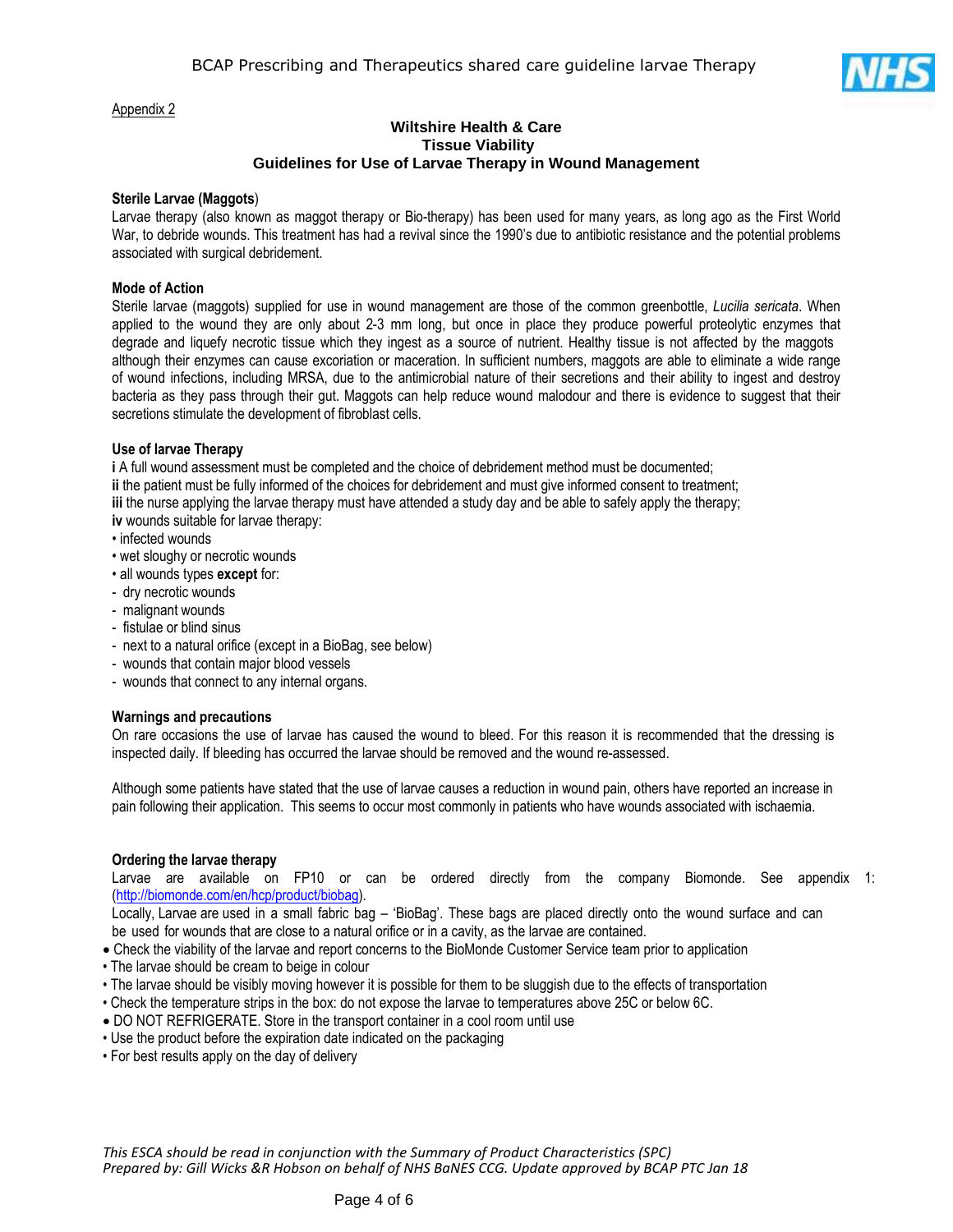

# **Application of sterile larvae**

#### **i Equipment required:**

- wound dressing pack
- bag for disposal of existing wound dressing
- gloves
- hydrocolloid wafer to form 'border' to wound
- sterile saline to rinse larvae from container
- moist gauze pads applied to outside of net to prevent desiccation of
- larvae

• absorbent pad to cover wound site - exudate production *always*

increases with use of larvae.

# **ii Method:**

• Remove existing dressing.

• Cleanse the wound with warm saline if there is any dressing residue present - very *important if the previous dressing was hydrogel*. If any gel remains on the wound, it may kill the larvae..

• Open dressing pack, sterile gauze, hydrocolloid and sterile net.

• Place hydrocolloid around wound like 'picture frame'; if wound is too large for hole to be cut in hydrocolloid then it may be cut into strips and applied to wound edges.

• Cut adhesive tape ready for application to net.

# **For BioBag;**

• Prepare the wound as above with the hydrocolloid frame.

• Apply the BioBag to the wound and then cover with moistened gauze. The bags should be reviewed daily and removed for the wound (put onto sterile field). Wash the wound gently with sterile saline and then reapply the BioBag.

• The bag can be reapplied to wound for 4-5 days.

# *NB. Do not use film dressings or any dressing that may occlude the oxygen from the larvae or they will die.*

# **Dressing removal:**

• Place a yellow clinical waste disposal bag under the wound.

• Remove outer dressings, the BioBag and the hydrocolloid and dispose in clinical waste.

• If the free roaming larvae have been used, remove the outer dressings and then remove the hydrocolloid and net as one unit from the wound site from the top down. This way the larvae will collect at the bottom of the dressing and can be dropped into the yellow clinical bag for disposal. If there are any larvae remaining at the wound site they may be irrigated away using saline. There is no need to cleanse the wound after removal of the larvae. If the wound is debrided, treatment can be changed to conventional dressings. If there is any devitalised tissue remaining in the wound then a further application of larvae may be required.

# **Acknowledgements**

These guidelines have been adapted from the original Wiltshire guidelines and the guidelines written by K Purser, TVSN, Royal United Hospital, Bath.